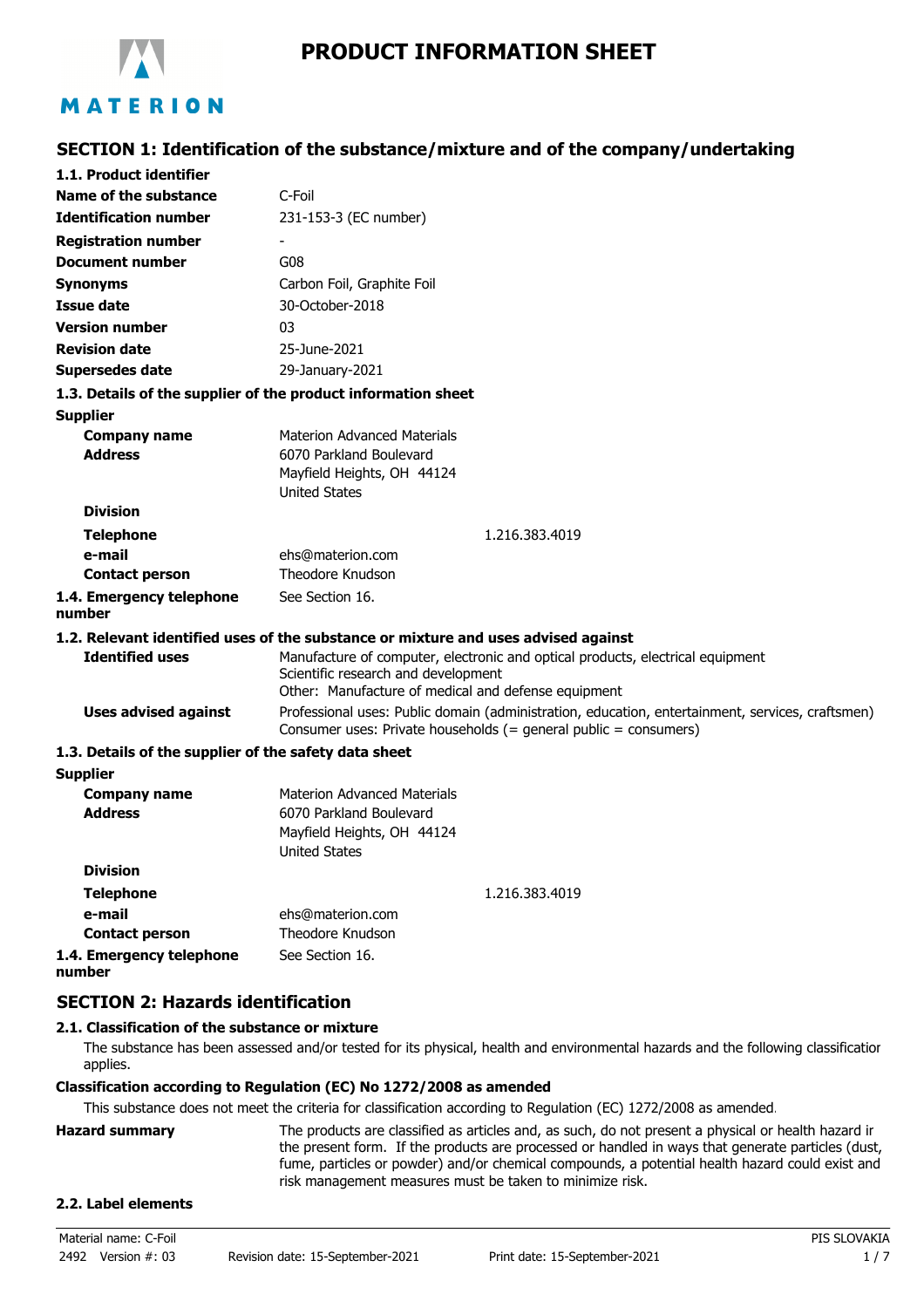| Label according to Regulation (EC) No. 1272/2008 as amended |                                                                                                   |  |  |
|-------------------------------------------------------------|---------------------------------------------------------------------------------------------------|--|--|
| <b>Hazard pictograms</b>                                    | None.                                                                                             |  |  |
| Signal word                                                 | None.                                                                                             |  |  |
| <b>Hazard statements</b>                                    | The substance does not meet the criteria for classification.                                      |  |  |
| <b>Precautionary statements</b>                             |                                                                                                   |  |  |
| <b>Prevention</b>                                           | Observe good industrial hygiene practices.                                                        |  |  |
| <b>Response</b>                                             | Wash hands after handling.                                                                        |  |  |
| <b>Storage</b>                                              | Store away from incompatible materials.                                                           |  |  |
| <b>Disposal</b>                                             | Dispose of waste and residues in accordance with local authority requirements.                    |  |  |
| <b>Supplemental label</b><br>information                    | For further information, please contact the Product Stewardship Department at $+1.216.383.4019$ . |  |  |
| 2.3. Other hazards                                          | Not a PBT or vPvB substance or mixture.                                                           |  |  |

# **SECTION 3: Composition/information on ingredients**

#### **3.1. Substances**

# **General information**

| <b>Chemical name</b> | %                                        | No.                    | CAS-No. / EC REACH Registration No. Index No. |                          | <b>Notes</b> |
|----------------------|------------------------------------------|------------------------|-----------------------------------------------|--------------------------|--------------|
| Carbon               | 100                                      | 7440-44-0<br>231-153-3 | -                                             | $\overline{\phantom{a}}$ |              |
|                      | <b>Classification:</b> Self-heat. 2;H252 |                        |                                               |                          |              |

# **SECTION 4: First aid measures**

| <b>General information</b>                                                               | Ensure that medical personnel are aware of the material(s) involved, and take precautions to<br>protect themselves. |  |  |
|------------------------------------------------------------------------------------------|---------------------------------------------------------------------------------------------------------------------|--|--|
| 4.1. Description of first aid measures                                                   |                                                                                                                     |  |  |
| <b>Inhalation</b>                                                                        | Move to fresh air. Call a physician if symptoms develop or persist.                                                 |  |  |
| <b>Skin contact</b>                                                                      | Wash off with soap and water. Get medical attention if irritation develops and persists.                            |  |  |
| Eye contact                                                                              | Rinse with water. Get medical attention if irritation develops and persists.                                        |  |  |
| <b>Ingestion</b>                                                                         | Rinse mouth. Get medical attention if symptoms occur.                                                               |  |  |
| 4.2. Most important<br>symptoms and effects, both<br>acute and delayed                   | Under normal conditions of intended use, this material does not pose a risk to health.                              |  |  |
| 4.3. Indication of any<br>immediate medical attention<br>and special treatment<br>needed | Treat symptomatically.                                                                                              |  |  |

# **SECTION 5: Firefighting measures**

| <b>General fire hazards</b>                                                                | No unusual fire or explosion hazards noted.                                                |  |  |
|--------------------------------------------------------------------------------------------|--------------------------------------------------------------------------------------------|--|--|
| 5.1. Extinguishing media<br>Suitable extinguishing<br>media                                | Water fog. Foam. Dry chemical powder. Carbon dioxide (CO2).                                |  |  |
| Unsuitable extinguishing<br>media                                                          | Do not use water as an extinguisher.                                                       |  |  |
| 5.2. Special hazards arising<br>from the substance or<br>mixture                           | This product is not flammable.                                                             |  |  |
| 5.3. Advice for firefighters<br><b>Special protective</b><br>equipment for<br>firefighters | Wear suitable protective equipment.                                                        |  |  |
| <b>Special firefighting</b><br>procedures                                                  | Use water spray to cool unopened containers.                                               |  |  |
| <b>Specific methods</b>                                                                    | Use standard firefighting procedures and consider the hazards of other involved materials. |  |  |
| $CFATTALI$ $C.$ A said substitutions were                                                  |                                                                                            |  |  |

# **SECTION 6: Accidental release measures**

# **6.1. Personal precautions, protective equipment and emergency procedures**

For non-emergency **Keep unnecessary personnel away. For personal protection, see section 8 of the PIS. personnel**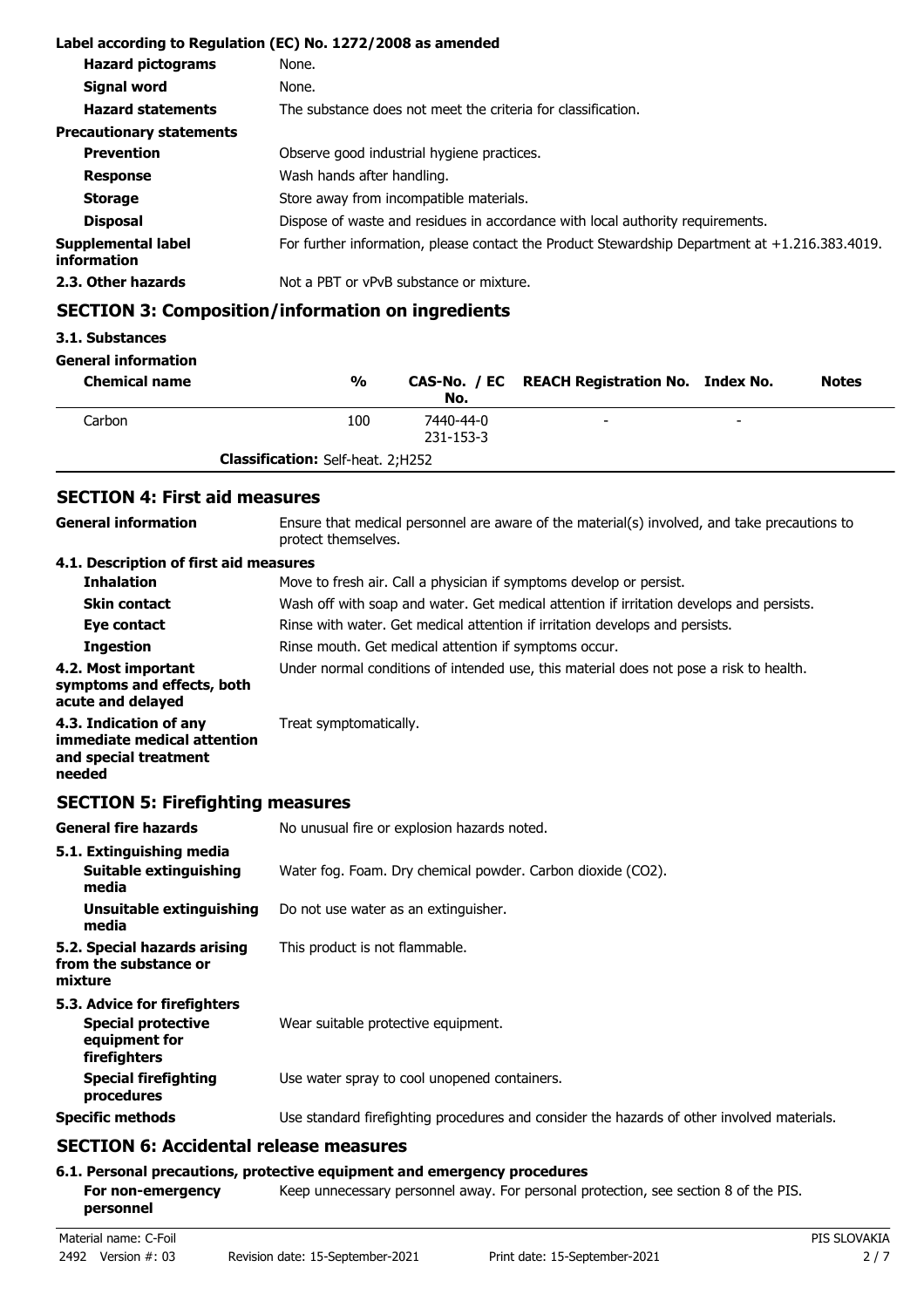| For emergency<br>responders                                  | As supplied, this product poses no special release issues.                                        |
|--------------------------------------------------------------|---------------------------------------------------------------------------------------------------|
| 6.2. Environmental<br>precautions                            | Not relevant, due to the form of the product.                                                     |
| 6.3. Methods and material for<br>containment and cleaning up | Stop the flow of material, if this is without risk.                                               |
| 6.4. Reference to other<br>sections                          | For personal protection, see section 8 of the PIS. For waste disposal, see section 13 of the PIS. |

# **SECTION 7: Handling and storage**

| 7.1. Precautions for safe<br>handling                                   | Minimise dust generation and accumulation. Observe good industrial hygiene practices. |
|-------------------------------------------------------------------------|---------------------------------------------------------------------------------------|
| 7.2. Conditions for safe<br>storage, including any<br>incompatibilities | Store in a closed container away from incompatible materials.                         |
| 7.3. Specific end use(s)                                                | Not relevant.                                                                         |

# **SECTION 8: Exposure controls/personal protection**

| 8.1. Control parameters                              |                                                                                                                                                                                                                                                                                                                                                                                                        |  |  |
|------------------------------------------------------|--------------------------------------------------------------------------------------------------------------------------------------------------------------------------------------------------------------------------------------------------------------------------------------------------------------------------------------------------------------------------------------------------------|--|--|
| <b>Occupational exposure limits</b>                  | No exposure limits noted for ingredient(s).                                                                                                                                                                                                                                                                                                                                                            |  |  |
| <b>Biological limit values</b>                       | No biological exposure limits noted for the ingredient(s).                                                                                                                                                                                                                                                                                                                                             |  |  |
| <b>Recommended monitoring</b><br>procedures          | Follow standard monitoring procedures.                                                                                                                                                                                                                                                                                                                                                                 |  |  |
| <b>Derived no effect levels</b><br>(DNELs)           | Not available.                                                                                                                                                                                                                                                                                                                                                                                         |  |  |
| <b>Predicted no effect</b><br>concentrations (PNECs) | Not available.                                                                                                                                                                                                                                                                                                                                                                                         |  |  |
| 8.2. Exposure controls                               |                                                                                                                                                                                                                                                                                                                                                                                                        |  |  |
| <b>Appropriate engineering</b><br>controls           | Good general ventilation (typically 10 air changes per hour) should be used. Ventilation rates should<br>be matched to conditions. If applicable, use process enclosures, local exhaust ventilation, or other<br>engineering controls to maintain airborne levels below recommended exposure limits. If exposure<br>limits have not been established, maintain airborne levels to an acceptable level. |  |  |
|                                                      | Individual protection measures, such as personal protective equipment                                                                                                                                                                                                                                                                                                                                  |  |  |
| <b>General information</b>                           | Personal protection equipment should be chosen according to the CEN standards and in discussion<br>with the supplier of the personal protective equipment.                                                                                                                                                                                                                                             |  |  |
| Eye/face protection                                  | Wear safety glasses with side shields (or goggles).                                                                                                                                                                                                                                                                                                                                                    |  |  |
| <b>Skin protection</b>                               |                                                                                                                                                                                                                                                                                                                                                                                                        |  |  |
| - Hand protection                                    | Wear protective gloves.                                                                                                                                                                                                                                                                                                                                                                                |  |  |
| - Other                                              | Wear suitable protective clothing.                                                                                                                                                                                                                                                                                                                                                                     |  |  |
| <b>Respiratory protection</b>                        | In case of insufficient ventilation, wear suitable respiratory equipment.                                                                                                                                                                                                                                                                                                                              |  |  |
| <b>Thermal hazards</b>                               | Wear appropriate thermal protective clothing, when necessary.                                                                                                                                                                                                                                                                                                                                          |  |  |
| <b>Hygiene measures</b>                              | Always observe good personal hygiene measures, such as washing after handling the material and<br>before eating, drinking, and/or smoking. Routinely wash work clothing and protective equipment to<br>remove contaminants.                                                                                                                                                                            |  |  |
| <b>Environmental exposure</b><br>controls            | Environmental manager must be informed of all major releases.                                                                                                                                                                                                                                                                                                                                          |  |  |

# **SECTION 9: Physical and chemical properties**

# **9.1. Information on basic physical and chemical properties**

| <b>Appearance</b>                          |                             |
|--------------------------------------------|-----------------------------|
| <b>Physical state</b>                      | Solid.                      |
| Form                                       | Solid.                      |
| Colour                                     | Dark grey.                  |
| Odour                                      | None.                       |
| <b>Odour threshold</b>                     | Not applicable.             |
| рH                                         | Not applicable.             |
| Melting point/freezing point               | 3500 °C (6332 °F) estimated |
| Initial boiling point and<br>boiling range | Not applicable.             |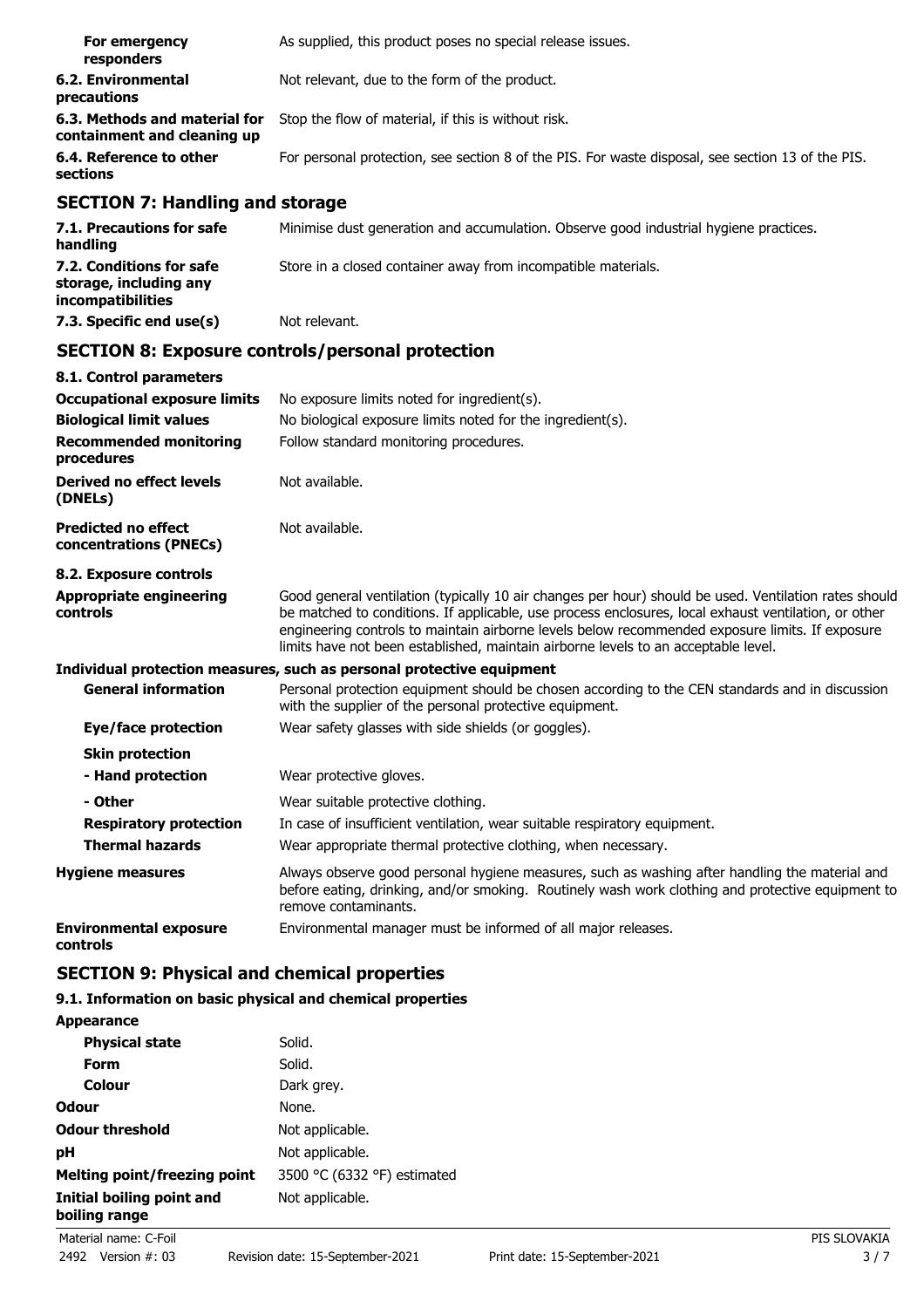| <b>Flash point</b>                                 | Not applicable. |
|----------------------------------------------------|-----------------|
| <b>Evaporation rate</b>                            | Not applicable. |
| <b>Flammability (solid, gas)</b>                   | None known.     |
| Upper/lower flammability or explosive limits       |                 |
| <b>Flammability limit - lower</b><br>(%)           | Not applicable. |
| <b>Flammability limit -</b><br>upper $(% )$        | Not applicable. |
| <b>Explosive limit - lower (</b><br>%)             | Not applicable. |
| <b>Explosive limit - lower (</b><br>%) temperature | Not applicable. |
| <b>Explosive limit - upper</b><br>(%)              | Not applicable. |
| <b>Explosive limit - upper (</b><br>%) temperature | Not applicable. |
| <b>Vapour pressure</b>                             | Not applicable. |
| <b>Vapour density</b>                              | Not applicable. |
| <b>Relative density</b>                            | Not applicable. |
| Solubility(ies)                                    |                 |
| Solubility (water)                                 | Insoluble       |
| <b>Partition coefficient</b><br>(n-octanol/water)  | Not applicable. |
| <b>Auto-ignition temperature</b>                   | Not applicable. |
| <b>Decomposition temperature</b>                   | Not applicable. |
| <b>Viscosity</b>                                   | Not applicable. |
| <b>Explosive properties</b>                        | Not explosive.  |
| <b>Oxidising properties</b>                        | Not oxidising.  |
| 9.2. Other information                             |                 |
| <b>Explosive limit</b>                             | Not applicable. |
| <b>Molecular formula</b>                           | C               |
| <b>Molecular weight</b>                            | 12,01 g/mol     |
|                                                    |                 |

# **SECTION 10: Stability and reactivity**

| 10.1. Reactivity                            | The product is stable and non-reactive under normal conditions of use, storage and transport. |
|---------------------------------------------|-----------------------------------------------------------------------------------------------|
| 10.2. Chemical stability                    | Material is stable under normal conditions.                                                   |
| 10.3. Possibility of hazardous<br>reactions | No dangerous reaction known under conditions of normal use.                                   |
| 10.4. Conditions to avoid                   | Contact with incompatible materials.                                                          |
| 10.5. Incompatible materials                | Chlorine.                                                                                     |
| 10.6. Hazardous<br>decomposition products   | No hazardous decomposition products are known.                                                |

# **SECTION 11: Toxicological information**

| <b>General information</b>                      | Occupational exposure to the substance or mixture may cause adverse effects.                                           |
|-------------------------------------------------|------------------------------------------------------------------------------------------------------------------------|
| <b>Information on likely routes of exposure</b> |                                                                                                                        |
| <b>Inhalation</b>                               | No adverse effects due to inhalation are expected.                                                                     |
| <b>Skin contact</b>                             | No adverse effects due to skin contact are expected.                                                                   |
| Eye contact                                     | Not likely, due to the form of the product.                                                                            |
| <b>Ingestion</b>                                | May cause discomfort if swallowed. However, ingestion is not likely to be a primary route of<br>occupational exposure. |
| Symptoms                                        | None known.                                                                                                            |
| 11.1. Information on toxicological effects      |                                                                                                                        |
| <b>Acute toxicity</b>                           | Not known.                                                                                                             |
|                                                 |                                                                                                                        |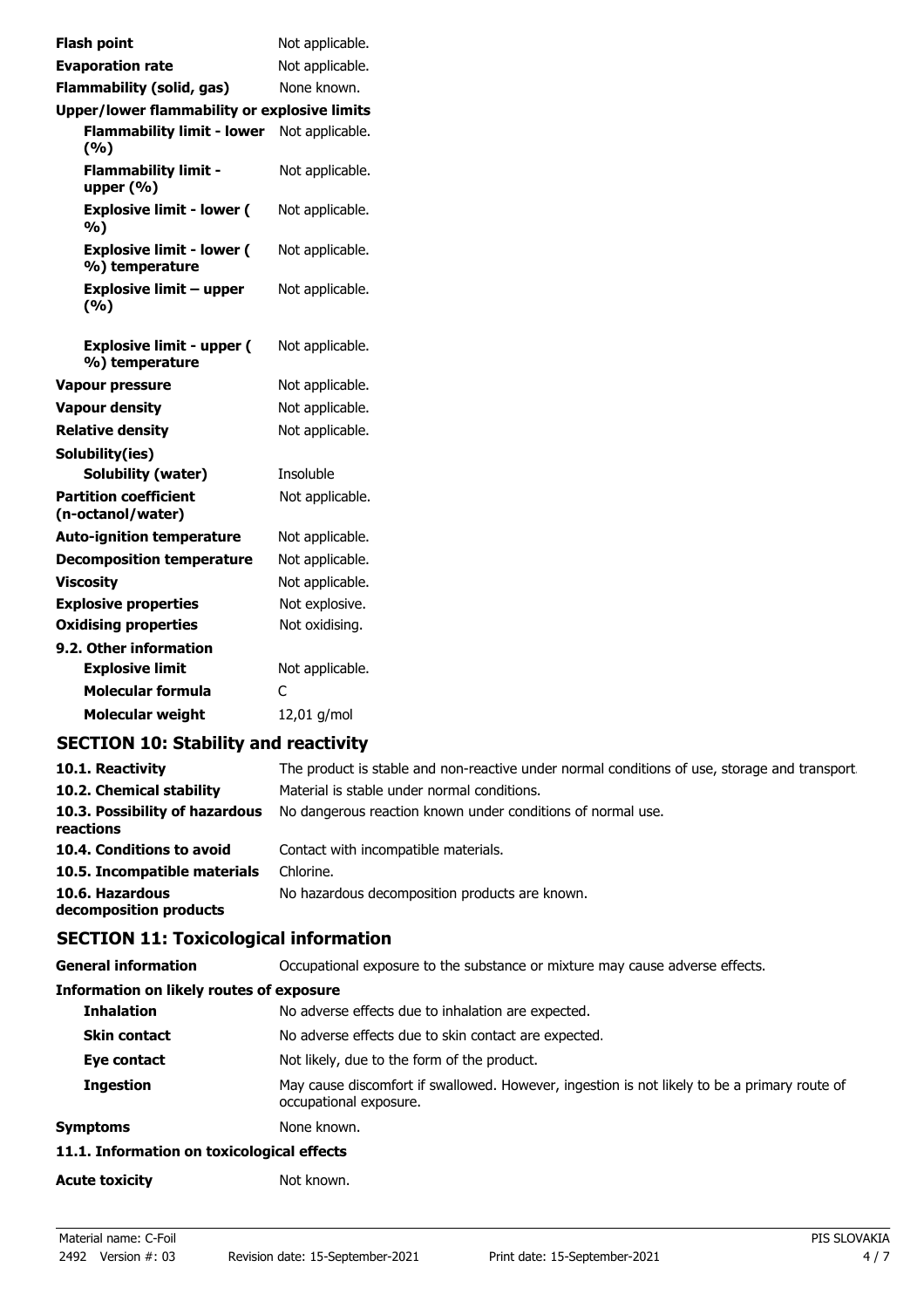| <b>Components</b>                                          | <b>Species</b>                                                                  | <b>Test Results</b> |
|------------------------------------------------------------|---------------------------------------------------------------------------------|---------------------|
| Carbon (CAS 7440-44-0)                                     |                                                                                 |                     |
| Acute                                                      |                                                                                 |                     |
| Oral                                                       |                                                                                 |                     |
| LD50                                                       | Rat                                                                             | $> 10000$ mg/kg     |
|                                                            | * Estimates for product may be based on additional component data not shown.    |                     |
| <b>Skin corrosion/irritation</b>                           | Not likely, due to the form of the product.                                     |                     |
| Serious eye damage/eye<br>irritation                       | Not likely, due to the form of the product.                                     |                     |
| <b>Respiratory sensitisation</b>                           | Not a respiratory sensitizer.                                                   |                     |
| <b>Skin sensitisation</b>                                  | Not a skin sensitiser.                                                          |                     |
| <b>Germ cell mutagenicity</b>                              | Based on available data, the classification criteria are not met.               |                     |
| Carcinogenicity                                            | This product is not considered to be a carcinogen by IARC, ACGIH, NTP, or OSHA. |                     |
| <b>Reproductive toxicity</b>                               | Not classified.                                                                 |                     |
| <b>Specific target organ toxicity</b><br>- single exposure | Not classified.                                                                 |                     |
| Specific target organ toxicity<br>- repeated exposure      | Not classified.                                                                 |                     |
| <b>Aspiration hazard</b>                                   | Not an aspiration hazard.                                                       |                     |
| Mixture versus substance<br>information                    | No information available.                                                       |                     |
| <b>Other information</b>                                   | This product has no known adverse effect on human health.                       |                     |

# **SECTION 12: Ecological information**

| 12.1. Toxicity                                            | Due to partial or complete lack of data the classification for hazardous to the aquatic environment,<br>is not possible.                                                                   |
|-----------------------------------------------------------|--------------------------------------------------------------------------------------------------------------------------------------------------------------------------------------------|
| 12.2. Persistence and<br>degradability                    |                                                                                                                                                                                            |
| 12.3. Bioaccumulative<br>potential                        | No data available.                                                                                                                                                                         |
| <b>Partition coefficient</b><br>n-octanol/water (log Kow) | Not available.                                                                                                                                                                             |
| <b>Bioconcentration factor (BCF)</b>                      | Not available.                                                                                                                                                                             |
| 12.4. Mobility in soil                                    | No data available.                                                                                                                                                                         |
| 12.5. Results of PBT and<br><b>vPvB</b> assessment        | Not a PBT or vPvB substance or mixture.                                                                                                                                                    |
| 12.6. Other adverse effects                               | No other adverse environmental effects (e.g. ozone depletion, photochemical ozone creation<br>potential, endocrine disruption, global warming potential) are expected from this component. |

# **SECTION 13: Disposal considerations**

# **13.1. Waste treatment methods**

| <b>Residual waste</b>                  | Dispose of in accordance with local regulations. Empty containers or liners may retain some product<br>residues. This material and its container must be disposed of in a safe manner (see: Disposal<br>instructions). |
|----------------------------------------|------------------------------------------------------------------------------------------------------------------------------------------------------------------------------------------------------------------------|
| <b>Contaminated packaging</b>          | Since emptied containers may retain product residue, follow label warnings even after container is<br>emptied. Empty containers should be taken to an approved waste handling site for recycling or<br>disposal.       |
| EU waste code                          | The Waste code should be assigned in discussion between the user, the producer and the waste<br>disposal company.                                                                                                      |
| <b>Disposal</b><br>methods/information | Collect and reclaim or dispose in sealed containers at licensed waste disposal site.                                                                                                                                   |
| <b>Special precautions</b>             | Dispose in accordance with all applicable regulations.                                                                                                                                                                 |

# **SECTION 14: Transport information**

# **ADR**

14.1. - 14.6.: Not regulated as dangerous goods.

**RID**

14.1. - 14.6.: Not regulated as dangerous goods.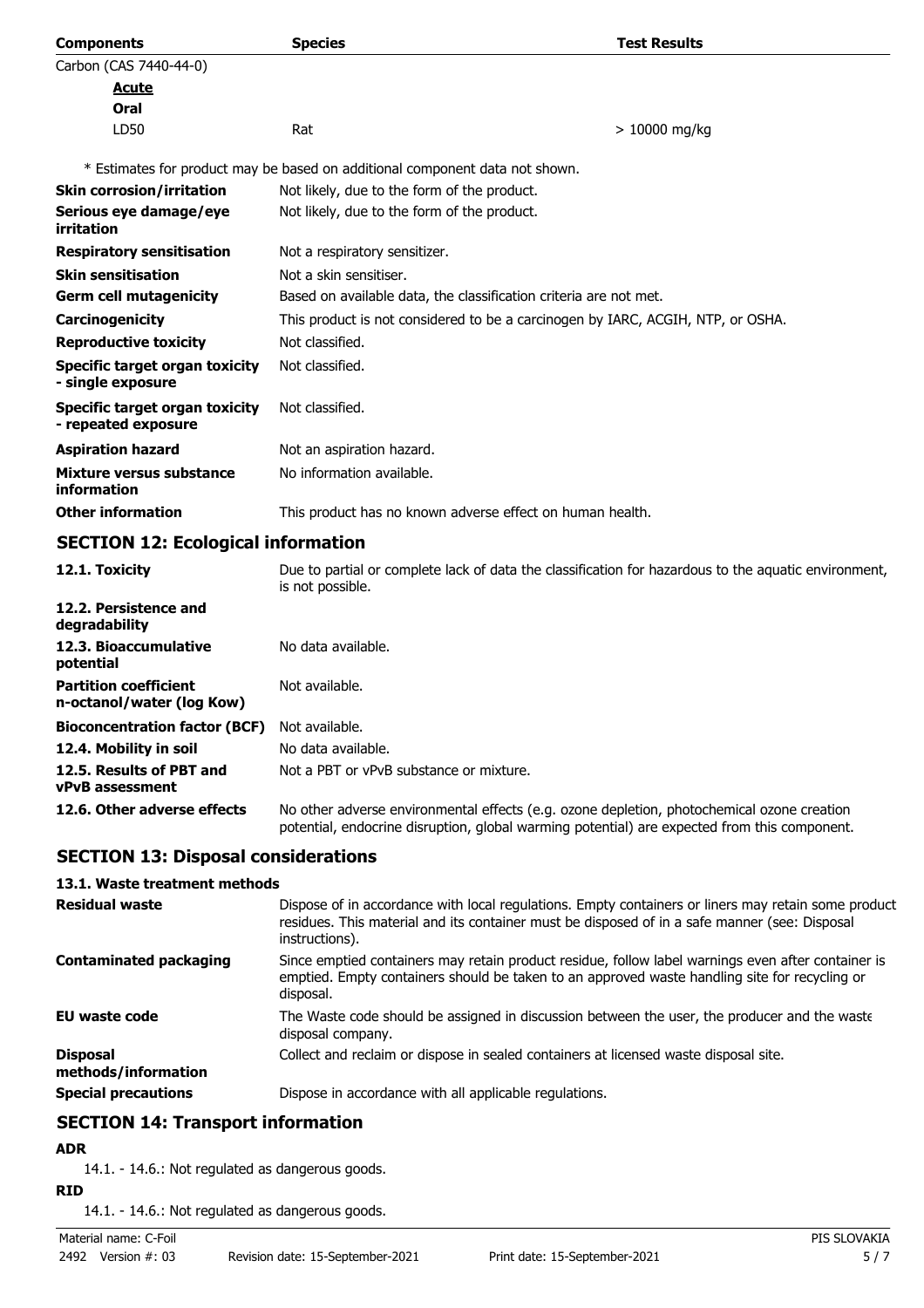# **ADN**

14.1. - 14.6.: Not regulated as dangerous goods.

**IATA**

14.1. - 14.6.: Not regulated as dangerous goods.

# **IMDG**

14.1. - 14.6.: Not regulated as dangerous goods.

# **SECTION 15: Regulatory information**

#### **15.1. Safety, health and environmental regulations/legislation specific for the substance or mixture**

#### **EU regulations**

**Regulation (EC) No. 1005/2009 on substances that deplete the ozone layer, Annex I and II, as amended** Not listed.

**Regulation (EU) 2019/1021 On persistent organic pollutants (recast), as amended**

Not listed.

**Regulation (EU) No. 649/2012 concerning the export and import of dangerous chemicals, Annex I, Part 1 as amended**

Not listed.

**Regulation (EU) No. 649/2012 concerning the export and import of dangerous chemicals, Annex I, Part 2 as amended**

Not listed.

**Regulation (EU) No. 649/2012 concerning the export and import of dangerous chemicals, Annex I, Part 3 as amended**

Not listed.

**Regulation (EU) No. 649/2012 concerning the export and import of dangerous chemicals, Annex V as amended** Not listed.

**Regulation (EC) No. 166/2006 Annex II Pollutant Release and Transfer Registry, as amended** Carbon (CAS 7440-44-0)

**Regulation (EC) No. 1907/2006, REACH Article 59(10) Candidate List as currently published by ECHA** Not listed.

#### **Authorisations**

**Regulation (EC) No. 1907/2006, REACH Annex XIV Substances subject to authorization, as amended** Not listed.

#### **Restrictions on use**

**Regulation (EC) No. 1907/2006, REACH Annex XVII Substances subject to restriction on marketing and use as amended**

Not listed.

**Directive 2004/37/EC: on the protection of workers from the risks related to exposure to carcinogens and mutagens at work, as amended.**

Not listed.

#### **Other EU regulations**

| Directive 2012/18/EU on major accident hazards involving dangerous substances, as amended |                                                                                                                     |  |
|-------------------------------------------------------------------------------------------|---------------------------------------------------------------------------------------------------------------------|--|
| Not listed.                                                                               |                                                                                                                     |  |
| <b>Other regulations</b>                                                                  | The product is classified and labelled in accordance with Regulation (EC) 1272/2008 (CLP<br>Regulation) as amended. |  |
| <b>National regulations</b>                                                               | Follow national regulation for work with chemical agents.                                                           |  |
| 15.2. Chemical safety<br>assessment                                                       | No Chemical Safety Assessment has been carried out.                                                                 |  |

# **SECTION 16: Other information**

| <b>List of abbreviations</b>                                                           | Not available.                                            |
|----------------------------------------------------------------------------------------|-----------------------------------------------------------|
| <b>References</b>                                                                      | Not available.                                            |
| <b>Information on evaluation</b><br>method leading to the<br>classification of mixture | Not applicable.                                           |
| <b>Training information</b>                                                            | Follow training instructions when handling this material. |